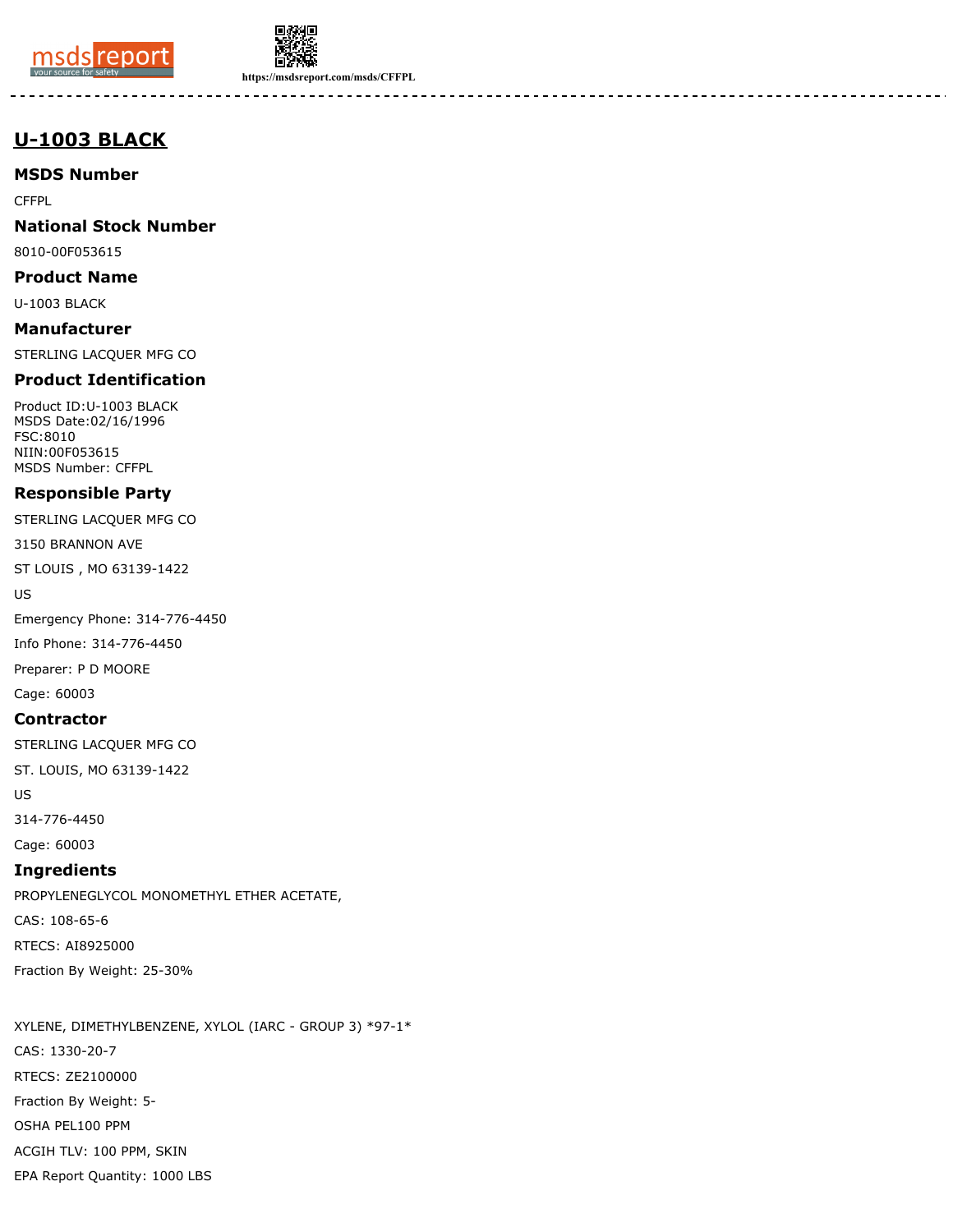



**https://msdsreport.com/msds/CFFPL**

DOT Report Quantity: 1000 LBS

METHYL ETHYL KETONE, 2-BUTANONE \*97-1\*

CAS: 78-93-3 RTECS: EL6475000 Fraction By Weight: 12% OSHA PEL200 PPM

ACGIH TLV: 590 MG/CUM

EPA Report Quantity: 5000 LBS

DOT Report Quantity: 5000 LBS

ACETIC ACID, ETHYL ESTER, ETHYL ACETATE \*97-1\*

CAS: 141-78-6

RTECS: AH5425000

Fraction By Weight: 10%

OSHA PEL1400 MG/CUM

ACGIH TLV: 1400 MG/CUM

EPA Report Quantity: 5000 LBS

DOT Report Quantity: 5000 LBS

#### **Hazards**

Routes of Entry: Inhalation:YES Skin:NO Ingestion:NO Reports of Carcinogenicity:NTP:NO IARC:NO OSHA:NO Health Hazards Acute and Chronic:INHALATION: MAY CAUSE IRRITATION TO THE RESPIRATORY TRACT; NOSE, THROAT, LUNGS & CAUSE NARCOSIS. EYES: IRRITATING, MAY INJURE TISSUE IF NOT PROPERLY REMOVED. SKIN: SLIGHT IRRITANT. INGESTION: MODERATE LY TOXIC. Explanation of Carcinogenicity:NONE Effects of Overexposure:IRRITATION, NAUSEA, VOMITING, DIARRHEA, NARCOSIS Medical Cond Aggravated by Exposure:RESPIRATORY PROBLEMS.

### **First Aid**

First Aid:EYES: FLUSH W/WATER FOR 15 MINS. SKIN: WASH W/SOAP & WATER. INHALATION: MOVE TO FRESH AIR. INGESTION: DON'T INDUCE VOMITING. OBTAIN MEDICAL ATTENTION IN ALL CASES.

### **Fire Fighting**

Flash Point Method:TCC Flash Point:21F Lower Limits:1.1 Upper Limits:13.1 Extinguishing Media:FOAM, CO2, DRY CHEMICAL Fire Fighting Procedures:WEAR SELF CONTAINED BREATHING APPARATUS W/A FULL FACEPIECE OPERATED IN PRESSURE-DEMAND WHEN FIGHTING FIRES. USE WATER FOG NOZZLES TO COOL CLOSED CONTAINERS. Unusual Fire/Explosion Hazard:DON'T USE WATER. FLAMMABLE LIQUID CAN RELEASE VAPORS THAT FORM MIXTURES AT TEMP AT/ABOVE FLASHPOINT. ELIMINATE/ISOLATE IGNITION SOURCES. MAY PRODUCE TOXIC GASES

### **Accidental Release**

Spill Release Procedures:WEAR RESPIRATOR, ABSORB W/VERMICULITE/OTHER ABSORBENT MATERIAL. ELIMINATE ALL IGNITION SOURCES. STOP LEAK AT SOURCE & PREVENT SPREADING.

### **Handling**